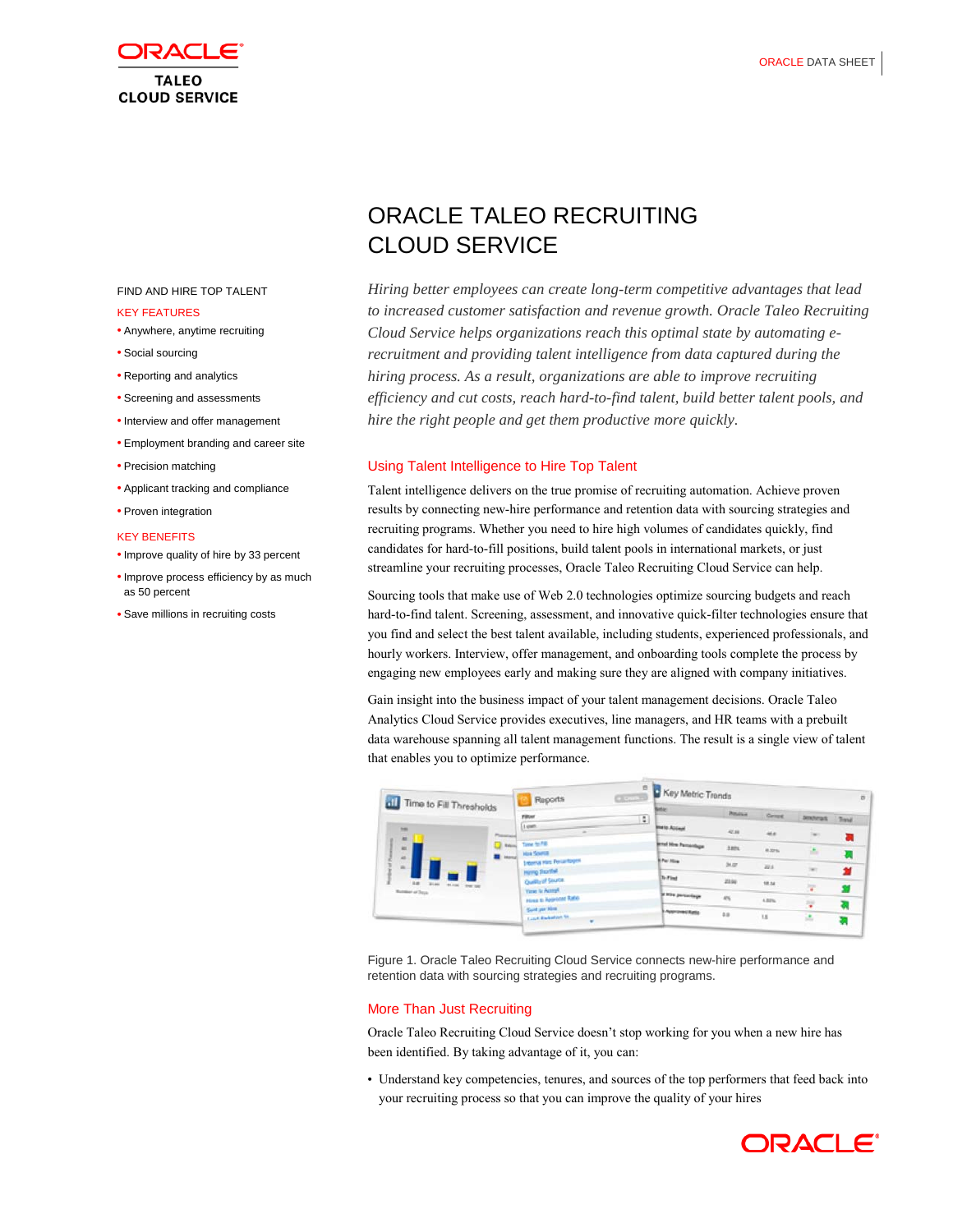- Seamlessly hire, onboard, and align new talent to organizational goals and get them productive fast
- Establish a single system to ensure quality of hire for both requisition-based and highvolume hourly talent



Figure 2. With Oracle Taleo Recruiting Cloud Service, you can gain an understanding of the key competencies, tenures, and sources of the top performers.

### Harness the Power of Social Networks

Source all types of candidates and tap into the power of social networks like Facebook by using a rich set of sourcing tools. Then, enjoy an instant return on your investment as you lower costs and tap into millions of passive and active candidates.



Figure 3. Oracle Taleo Recruiting Cloud Service helps you lower recruitment costs by allowing you to tap into the millions of candidates available through social networks.

# Recruit Anytime, Anywhere

Users can boost productivity by interacting with Oracle Taleo Recruiting Cloud Service anytime, anywhere. Candidates, hiring managers, and recruiters can access and communicate with Oracle Taleo Recruiting Cloud Service via desktop productivity tools like Microsoft Outlook and personal portals such as MyYahoo, MyMSN, and iGoogle.



Figure 4. With Oracle Taleo Recruiting Cloud Service, it's easy to create an intuitive user experience for candidates, recruiters, and managers alike.

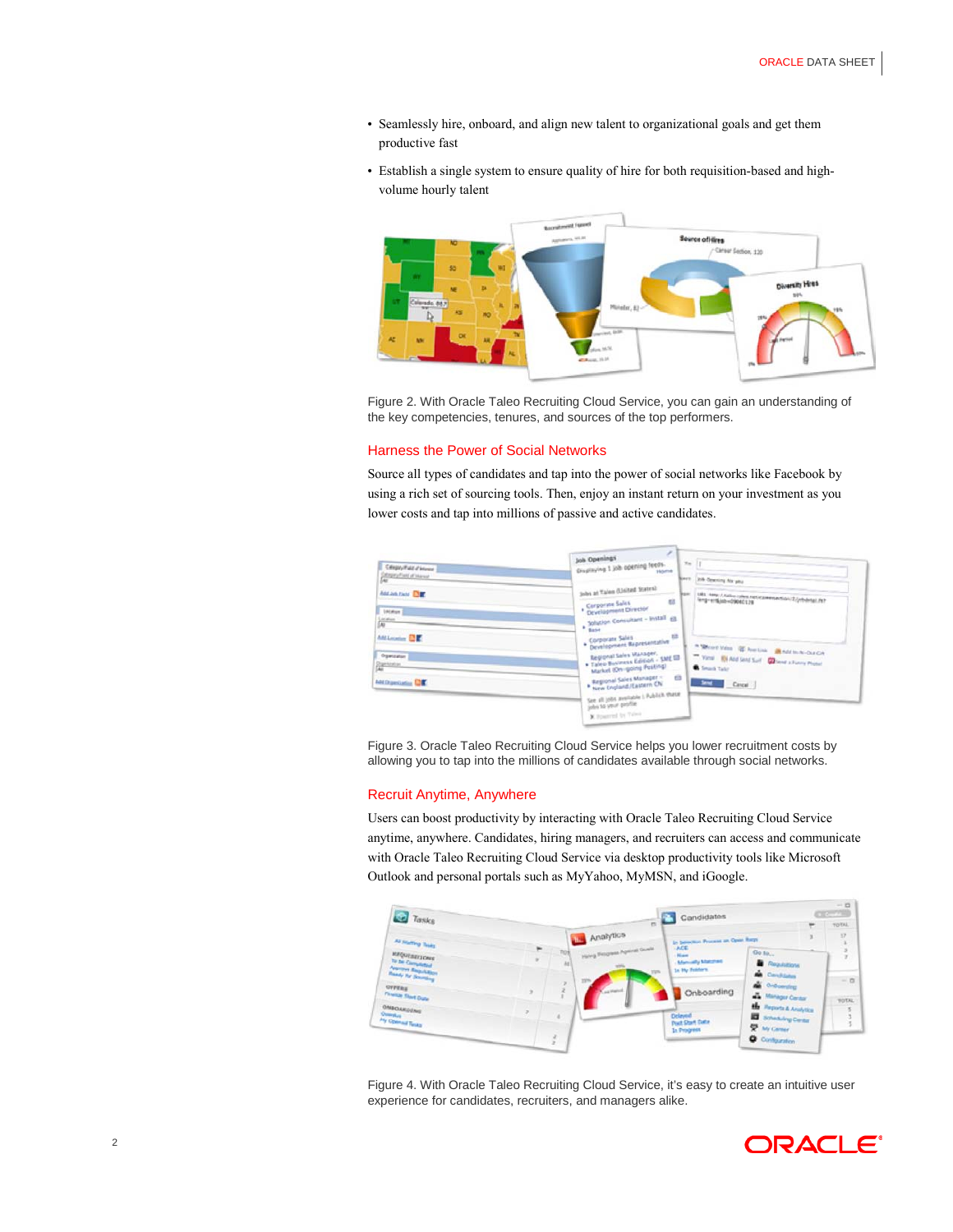### Enhance the Experience

Create a user experience that is truly intuitive for candidates, recruiters, and managers. A "kiosk-simple" experience frees up users and allows them to focus on candidates not tasks with autosuggest, correspondence writing assistance, hover menus, and embedded help and product tours.

# Compliance Assurance

You can easily and consistently track candidates through the hiring process and meet the fair hiring practices and laws around the world such as Equal Employment Opportunity in the United States and local data privacy and employment laws in Europe and Asia.

# Instant Short List

Make the job of screening candidates as easy as possible while simultaneously ensuring high quality with advanced search, innovative quick-filter technology, and proven screening and assessment capabilities.



Figure 5. The screening and assessment capabilities within Oracle Taleo Recruiting Cloud Service make screening job candidates a snap.

# Key Features

Talent drives your company's performance. Find and hire top talent with our award-winning integrated solutions. Get a unified view of your organization's talent pools as well as actionable insight into your talent practices.



Figure 6. Oracle Taleo Recruiting Cloud Service provides a unified view of your organization's talent pools.